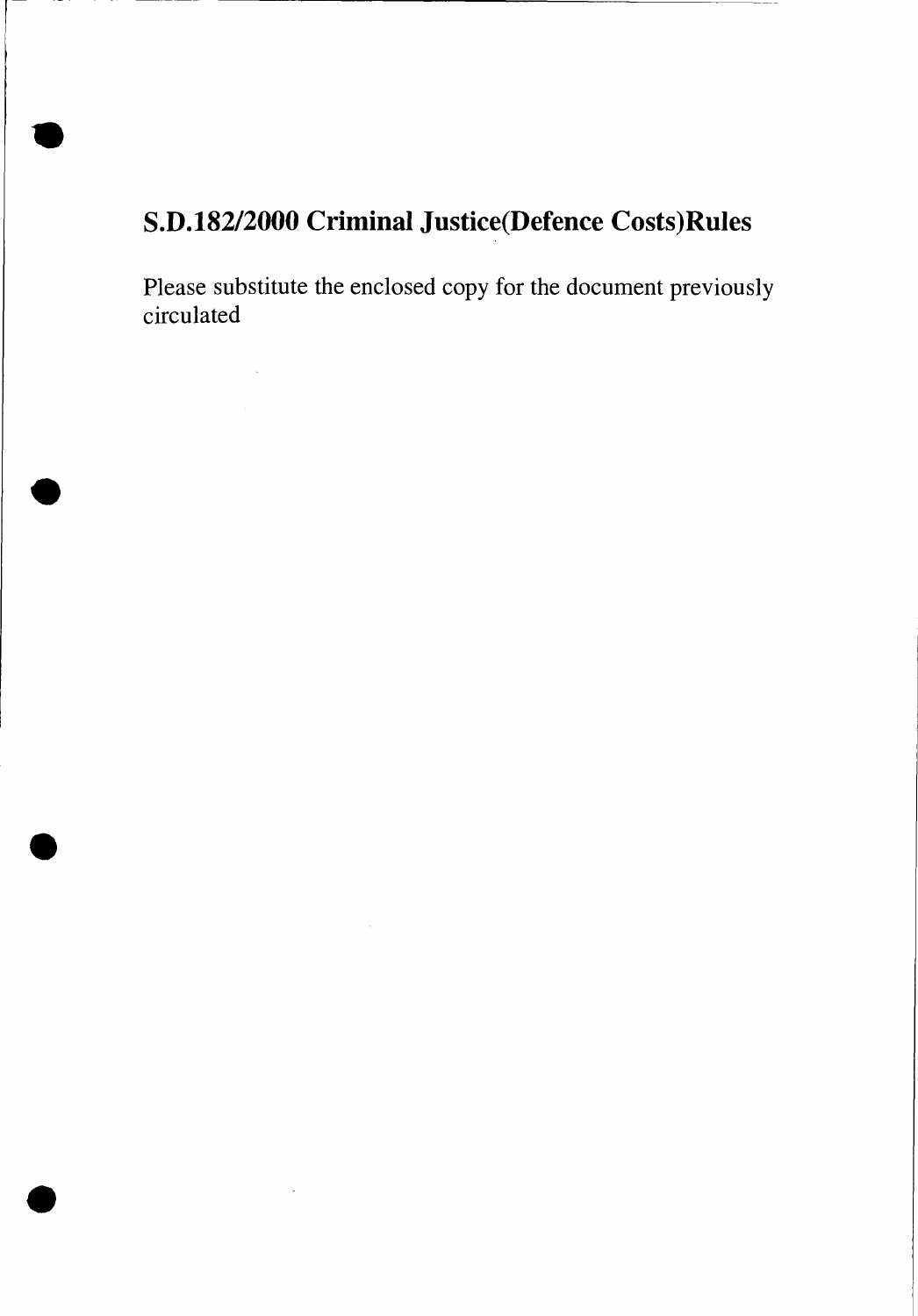$\frac{1}{2}$ tutory Document No. - 182/00

•



# HIGH COURT ACT 1991 CRIMINAL JURISDICTION ACT 1993

# CRIMINAL JUSTICE (DEFENCE COSTS) RULES 2000

*Approved by Tynwald :* 1 7 th May 2000 *Coming into operation with rule 1* 

In exercise of the powers conferred on the Deemsters by section 25 of the High Court Act 1991(a) and sections  $50(1A)$  and  $(1B)$  and  $57$  of the Criminal Jurisdiction Act 1993(b), and of all other enabling powers, the following Rules are hereby made :-

### Citation and Commencement

1. These Rules may be cited as the Criminal Justice (Defence Costs) Rules 2000 and shall come into operation on the day on which they are approved by Tynwald.

# Interpretation

•

2. In these Rules -

"costs order" means an order made under section  $50(1A)$  of the Criminal

Jurisdiction Act 1993 for the payment of defence costs;

"the Court" means the Court of General Gaol Delivery;

"defence costs" means the expenses incurred by a defendant in carrying on his defence;

"disbursements" do not include any payment made by the Treasury or out of the General Revenue of the Island to a witness, interpreter or medical practitioner.

# Criteria for costs order

3. (1) The Court may make a costs order where it is satisfied that it is appropriate in the circumstances of any particular proceedings.

(a)  $1991 \text{ c.} 12.$  (b)  $1993 \text{ c.} 9.$ 

• Price | 00p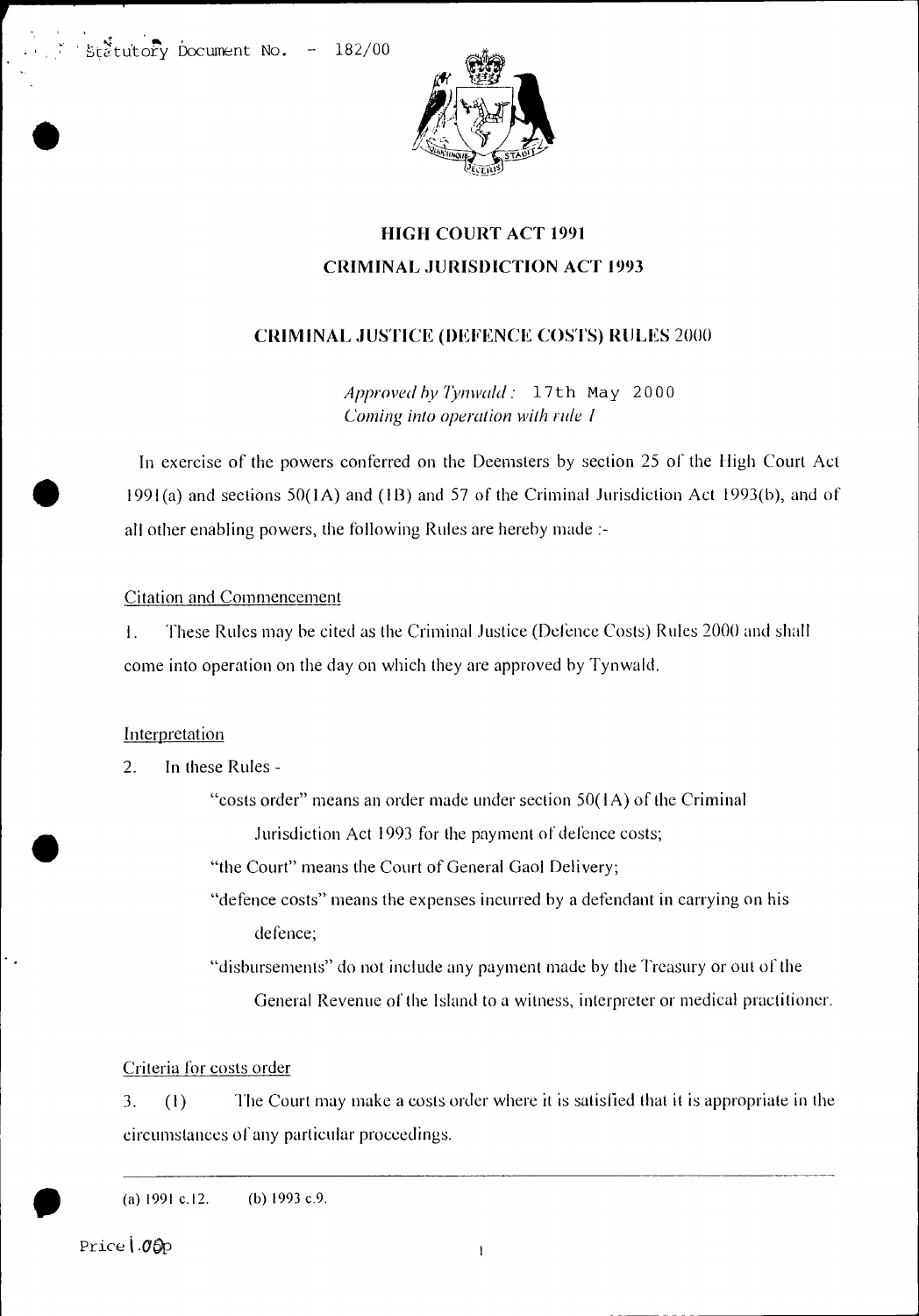(2) A costs order -

(a) may be made subject to such conditions; and

(b) may include such directions to the Chief Registrar,

as appear to the Court to be appropriate.

(3) Without prejudice to the generality of paragraph (1), the Court shall take into account -

- (a) the manner in which the prosecution and the defence conducted their respective cases, including conduct which unnecessarily extended proceedings or resulted in unnecessary expense;
- (b) the personal conduct of the defendant before and during the proceedings;
- (c) the complexity of the case;
- (d) the number of offences of which the defendant is accused; and
- (e) if accused of more than one offence and acquitted of one or more, the fact that he is convicted of others.

#### Claims for defence costs

•

•

•

4. (1) Where the Court has made a costs order in favour of any person, he may submit an application for the determination of defence costs in accordance with these Rules.

(2) A claim for the determination of defence costs shall be submitted to the Chief Registrar in writing within 3 months of the date of the relevant acquittal.

- (3) A claim for the determination of defence costs shall
	- (a) summarise the items of work done by an advocate or other legal representative;
	- (b) state, where appropriate, the dates on which items of work were done, the time taken and the sums claimed;
	- (c) specify any disbursements claimed, including advocate's or other legal representative's fees, the circumstances in which they were incurred and the amounts claimed in respect of them;
	- (d) be accompanied by any receipts or other documents in support of any disbursements claimed; and
	- (e) specify any special circumstances which should be drawn to the attention of the Chief Registrar.

(4) The applicant shall supply such further particulars, information and documents as the Chief Registrar may require.

 $\overline{2}$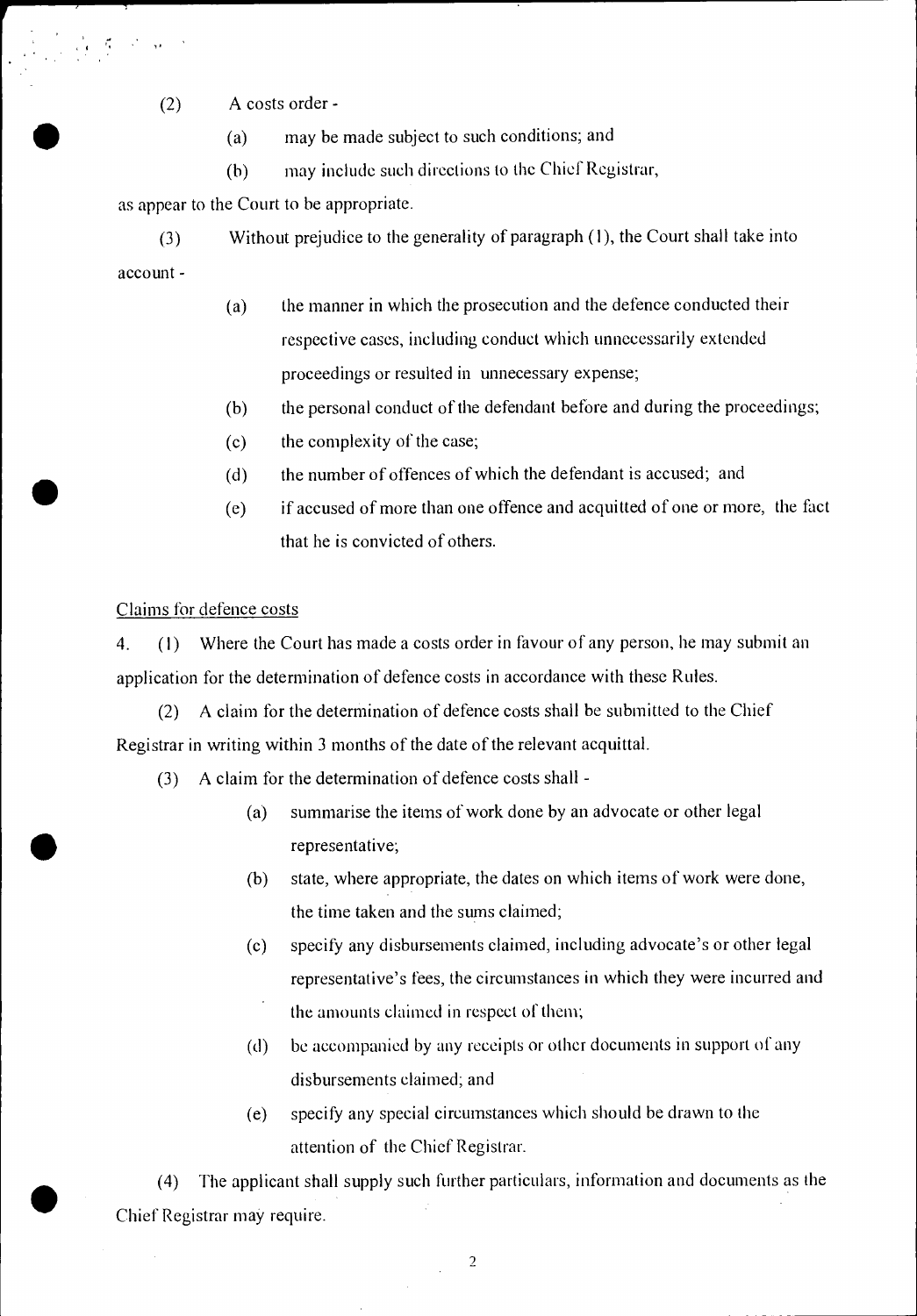#### Determination of defence costs

•

•

5. (1) Defence costs shall be determined by the Chief Registrar in accordance with these Rules and the terms of the costs order.

(2) The Chief Registrar shall consider the claim, any further particulars, information or documents submitted by the applicant and shall allow such defence costs in respect of -

- (a) such work as appears to him to have been actually and reasonably done; and
- (b) such disbursements as appear to him to have been actually and reasonably incurred,

as he considers reasonably sufficient to compensate the applicant for any expenses properly incurred by the applicant in the proceedings.

 $\bullet$  (3) In determining defence costs under paragraph (1) the Chief Registrar shall take into account all the relevant circumstances of the case including the nature, importance, complexity or difficulty of the work and the time involved.

> (4) When determining defence costs there shall be allowed a reasonable amount in respect of all costs reasonably incurred and any doubts which the Chief Registrar may have as to whether the costs were reasonably incurred or were reasonable in amount shall he resolved against the applicant.

(5) When determining defence costs for the purposes of these Rules, if the Chief Registrar is of the opinion that there are circumstances which make it inappropriate that the applicant should recover the full amount of expenses referred to in paragraph (2), the Chief Registrar shall -

(a) assess what amount would, in his opinion, be just and reasonable; and

(b) specify that amount in his determination under these Rules.

#### Notification of determination and re-determination

6. ( <sup>1</sup> ) Having determined the defence costs payable to an applicant in accordance with these Rules, the Chief Registrar shall notify the applicant of the determination.

(2) An applicant who is dissatisfied with the defence costs determined by the Chief Registrar may within 21 days of receipt of notification of the determination apply to the Chief Registrar to re-determine the costs.

(3) An application for re-determination shall be made in writing and shall specify the items in respect of which the application is made and the grounds of objection, and shall be made in such form and manner as the Chief Registrar may direct.

3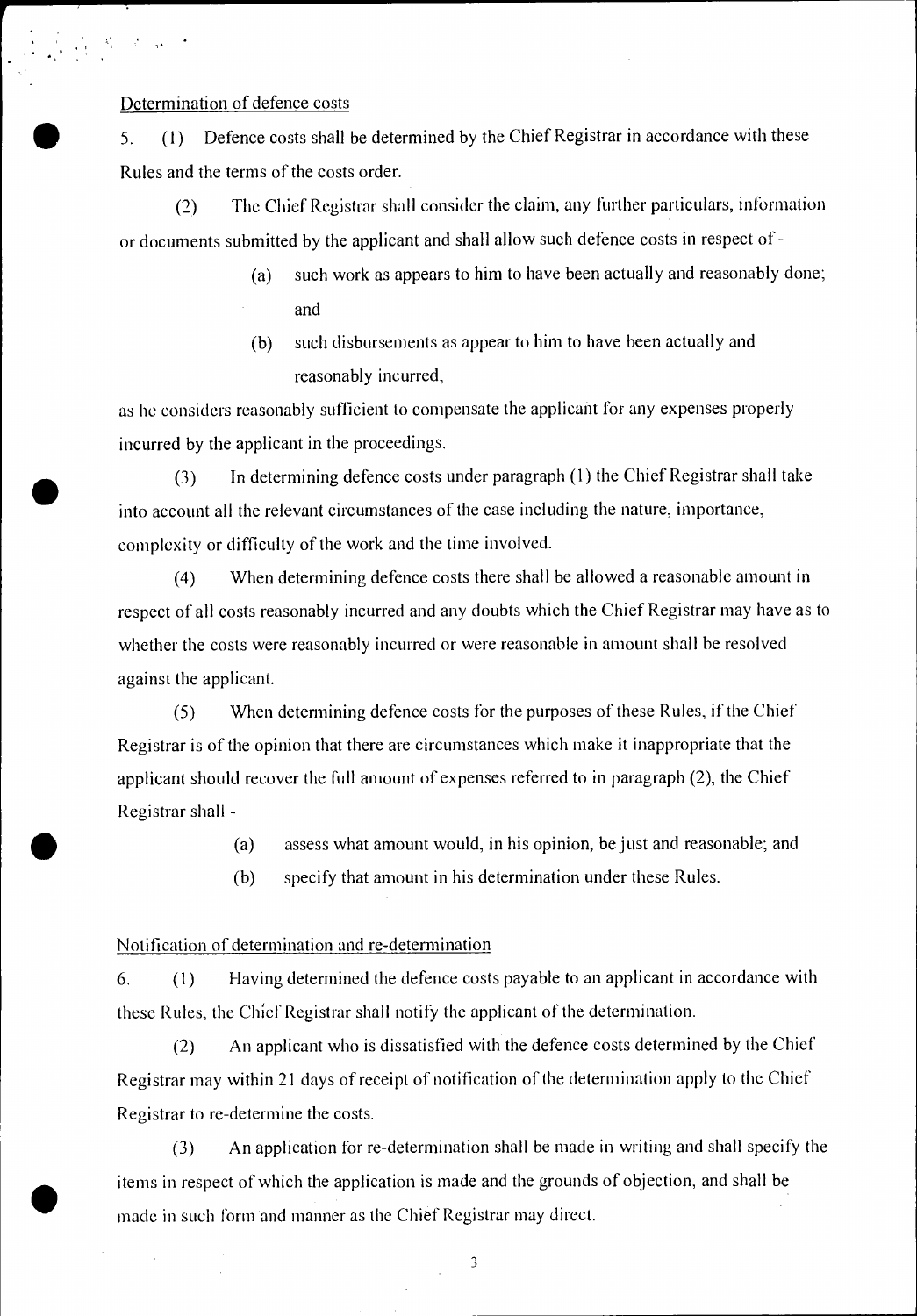(4) The notice of application shall state whether the applicant wishes to appear or to be represented and, if the applicant so wishes, the Chief Registrar shall notify the applicant of the time at which he is prepared to hear him or his representative.

(5) The notice of application shall be accompanied by any particulars, information and documents supplied for the purposes of the original determination and the applicant shall supply such further particulars, information and documents as the Chief Registrar may require.

(6) In re-determining defence costs the Chief Registrar shall take into account -

(a) the written application under paragraph  $(3)$ ;

(b) any submissions made under paragraph (4); and

(c) any particulars, information and documents supplied under paragraph (5).

(7) The Chief Registrar shall re-determine the defence costs, whether by way of increase, decrease or at the level previously determined and shall notify the applicant of the decision.

(8) Where the applicant is dissatisfied with the defence costs as so re-determined by the Chief Registrar, the applicant may, within 28 days of notification under paragraph (7), appeal to the Court in the same manner as in the case of an appeal against decisions of a taxing master.

#### **Payment**

•

, •

7. (1) Where defence costs have been determined, re-determined or settled on appeal to the Court, the Chief Registrar shall, subject to paragraph (2), notify the Treasury in writing of the amount determined.

(2) The Chief Registrar shall not notify the Treasury of a determination under these Rules until (disregarding any power of the court to enlarge time limits under Rules of Court) the time for an application for re-determination or for an appeal against re-determination has expired.

(3) The amount to be paid by the Treasury under a cost order shall be the amount specified in the notification under paragraph (1).

#### Determination by Court with consent

8. Notwithstanding these Rules, the Court may, with the agreement of the person in whose favour the costs order is made, specify the amount of defence costs to be paid without a determination by the Chief Registrar.

4